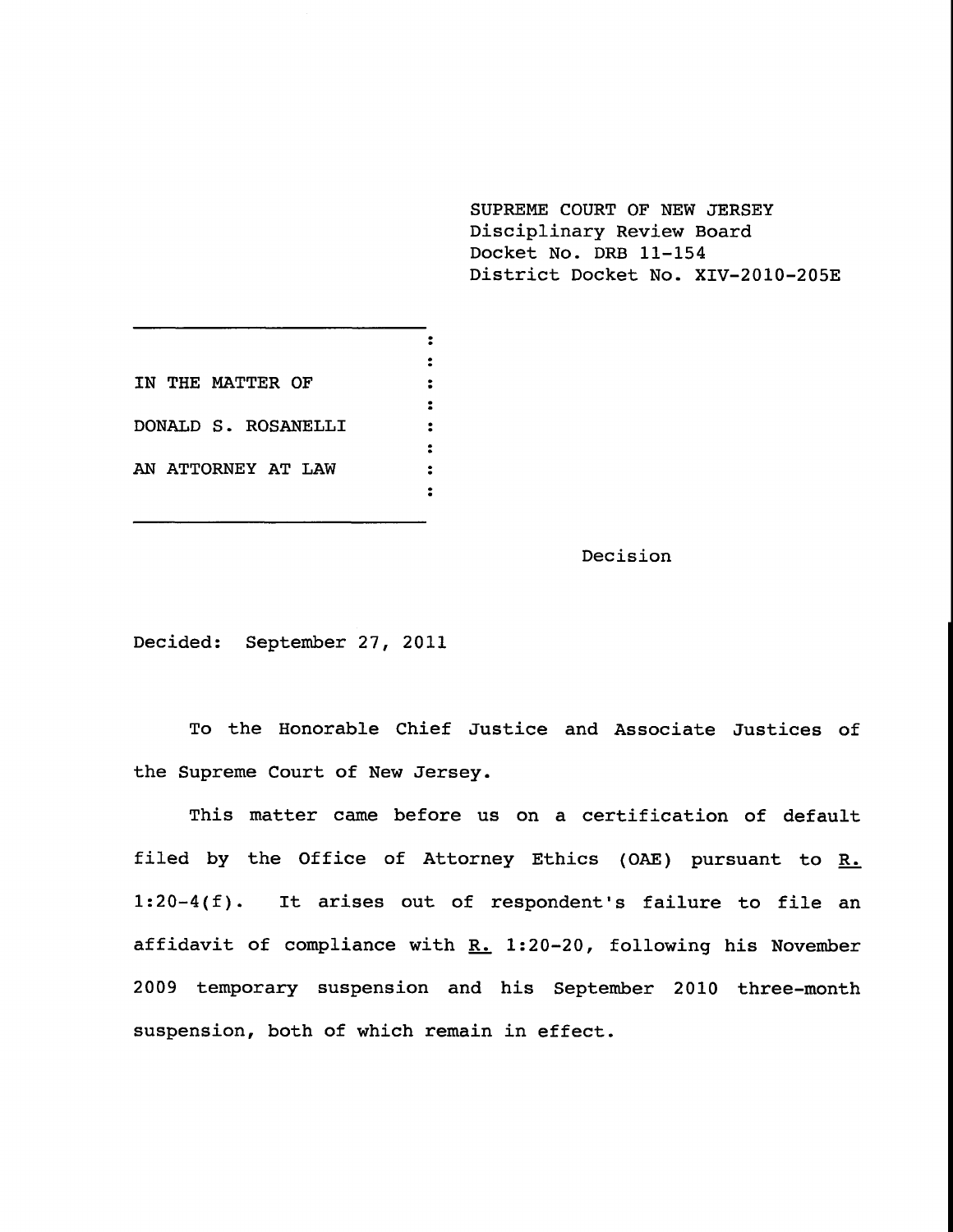The OAE requests the imposition of a one-year suspension. In light of respondent's disciplinary history and the default nature of this matter, we determine to impose a six-month prospective suspension for respondent's violations of RPC 8.1(b) (failure to cooperate with disciplinary authorities) and RPC 8.4(d) (conduct prejudicial to the administration of justice).

Respondent was admitted to the New Jersey bar in 1981. Presently, he resides in Tampa, Florida.

In June 2003, respondent was suspended for six months as a result of his conviction of fourth degree endangering the welfare of a child. In re Rosanelli, 176 N.J. 275 (2003). The criminal charge was the result of respondent's having downloaded twenty-three pictures of children engaged in various sexual acts. On March 26, 2004, he was reinstated to the practice of law. In re Rosanelli, 179 N.J. 289 (2004).

On October 23, 2009, respondent was temporarily suspended, effective November 23, 2009, until he satisfied an award of a district fee arbitration committee and paid a \$500 sanction to the Disciplinary Oversight Committee. In re Rosanelli, 200 N.J. 439 (2009).

On September 22, 2010, in a default matter, the Supreme Court imposed a three-month suspension on respondent for gross

 $\overline{2}$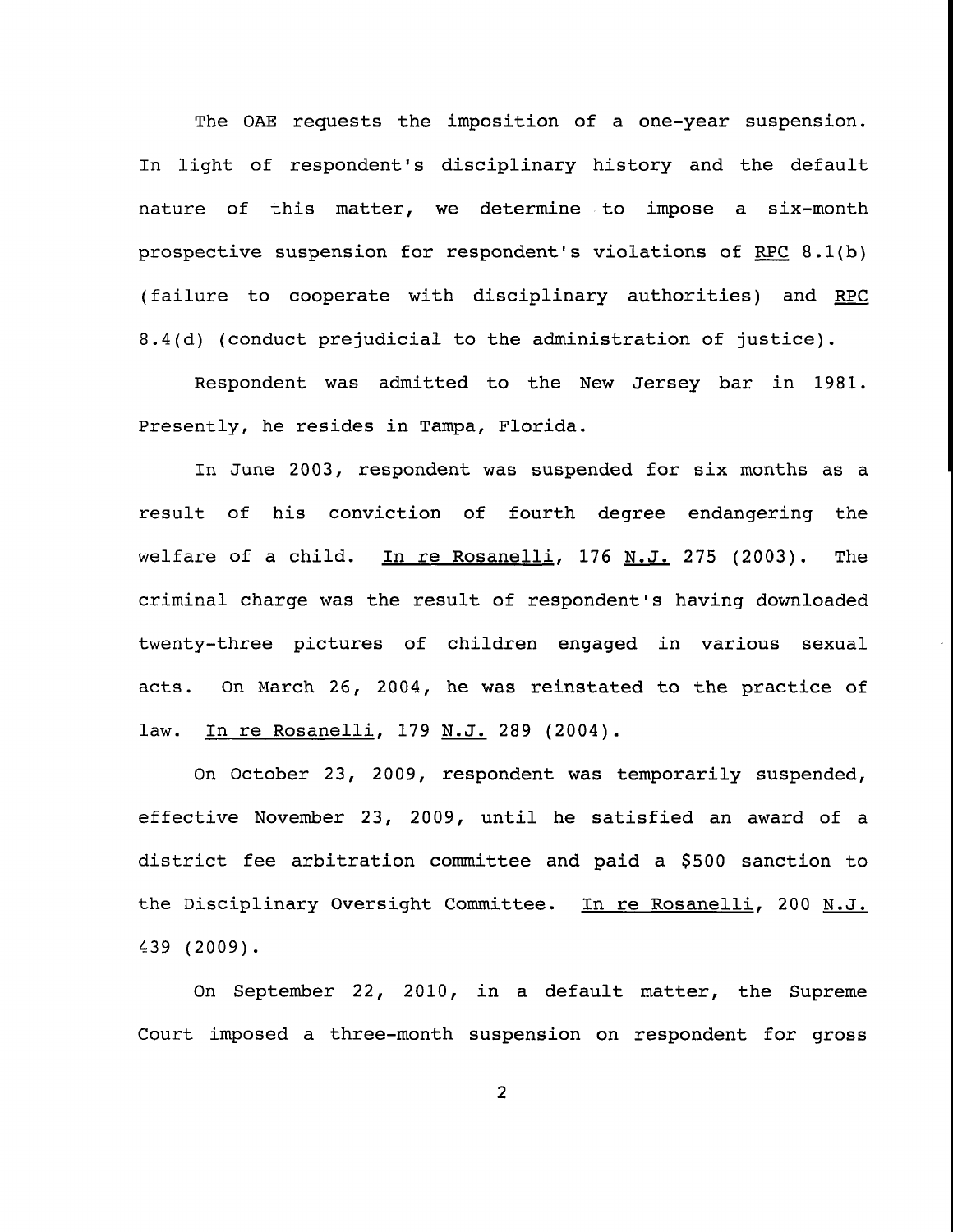neglect, lack of diligence, failure to communicate with the client, failure to return unearned retainer, and failure to cooperate with disciplinary authorities. In re Rosanelli, 203 N.J. 378 (2010). The Court also conditioned respondent's reinstatement on his satisfaction of the fee award and payment of the \$500 sanction, that resulted in his November 2009 temporary suspension. To date, respondent has not paid the fee award or the sanction. He has not sought reinstatement.

Service of process was proper. On January 28, 2011, the OAE sent a copy of the formal ethics complaint to respondent's last known home address listed in the attorney registration records, i0 Formosa Avenue, Tampa, Florida 33606, by regular and certified mail, return receipt requested. The certified letter was returned to the OAE marked "return to sender unclaimed unable to forward." The letter sent by regular mail was not returned.

On March 7, 2011, the OAE sent a letter to the same address, by regular and certified mail, return receipt requested. The letter directed respondent to file an answer within five days and informed him that, if he failed to do so, the record would be certified directly to us for the imposition of sanction. The certified letter was returned to the OAE

 $\overline{\mathbf{3}}$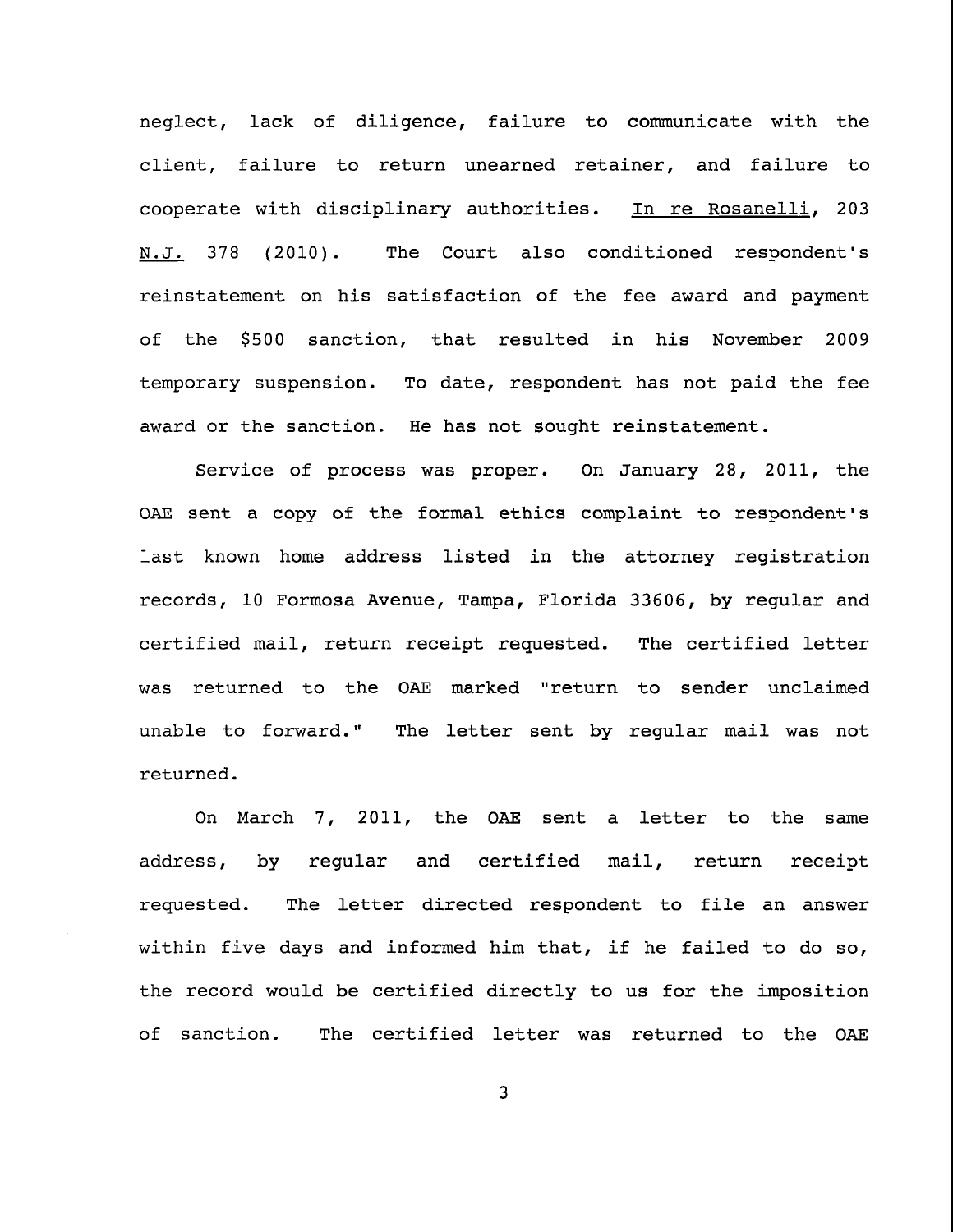marked "return to sender unclaimed unable to forward." The letter sent by regular mail was not returned.

As of May 17, 2011, respondent had not filed an answer to the complaint. Accordingly, on that date, the OAE certified this matter to us as a default.

According to the single-count complaint, the Court's October 23, 2009 order temporarily suspending respondent from the practice of law required him to comply with  $R_$ . 1:20-20, which, in turn, obligated respondent to file with the OAE Director, within thirty days, "a detailed affidavit specifying by correlatively numbered paragraphs how the disciplined attorney has complied with each of the provisions of this rule and the Supreme Court's order." Respondent did not file the affidavit within the required time.

On July 14, 2010, the OAE sent a letter to respondent's last known home address in Tampa, by regular and certified mail, return receipt requested. The letter advised respondent of his responsibility to file the affidavit of compliance with R. 1:20-20 and requested its immediate submission. The certified letter was returned to the OAE marked "unclaimed." The letter sent byregular mail was not returned.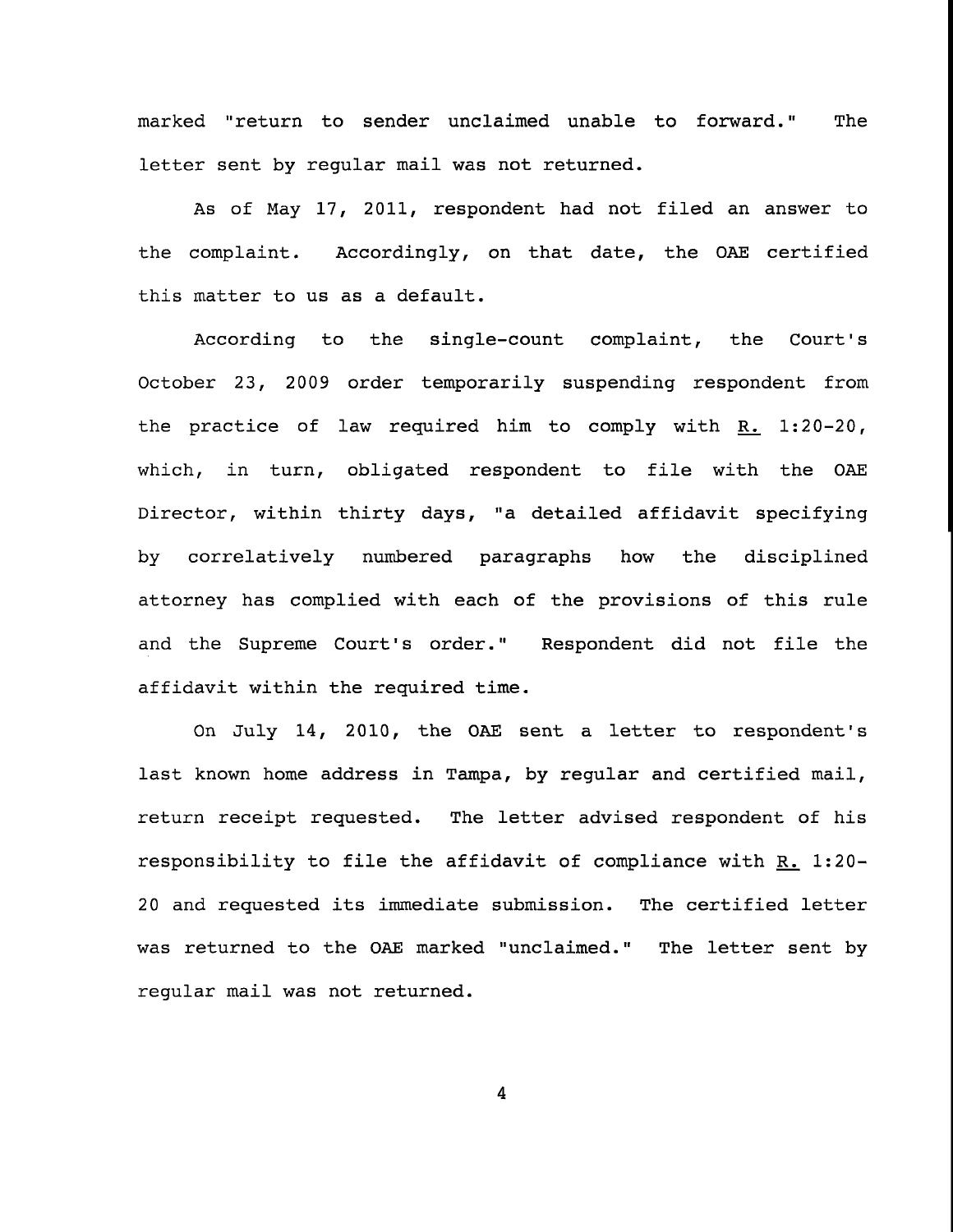Respondent did not reply to the OAE's letter and did not file the R. 1:20-20 affidavit. Moreover, according to the complaint, respondent "has failed to take the steps required of all suspended or disbarred attorneys, including notifying clients and adversaries of the suspension and providing pending clients with their files."

Based on these facts, respondent was charged with failure to cooperate with disciplinary authorities and conduct prejudicial to the administration of justice.

The facts recited in the complaint support the charges of unethical conduct. Respondent's failure to file an answer is deemed an admission that the allegations of the complaint are true and that they provide a sufficient basis for the imposition of discipline. R.  $1:20-4(f)(1)$ .

R.  $1:20-20(b)(15)$  requires a suspended attorney, within thirty days of the order of suspension, to "file with the Director [of the OAE] the original of a detailed affidavit specifying by correlatively numbered paragraphs how the disciplined attorney has complied with each of the provisions of this rule and the Supreme Court's order." Among the correlatively numbered paragraphs are paragraphs  $(10)$  and  $(11)$ , which require the attorney to notify all clients of the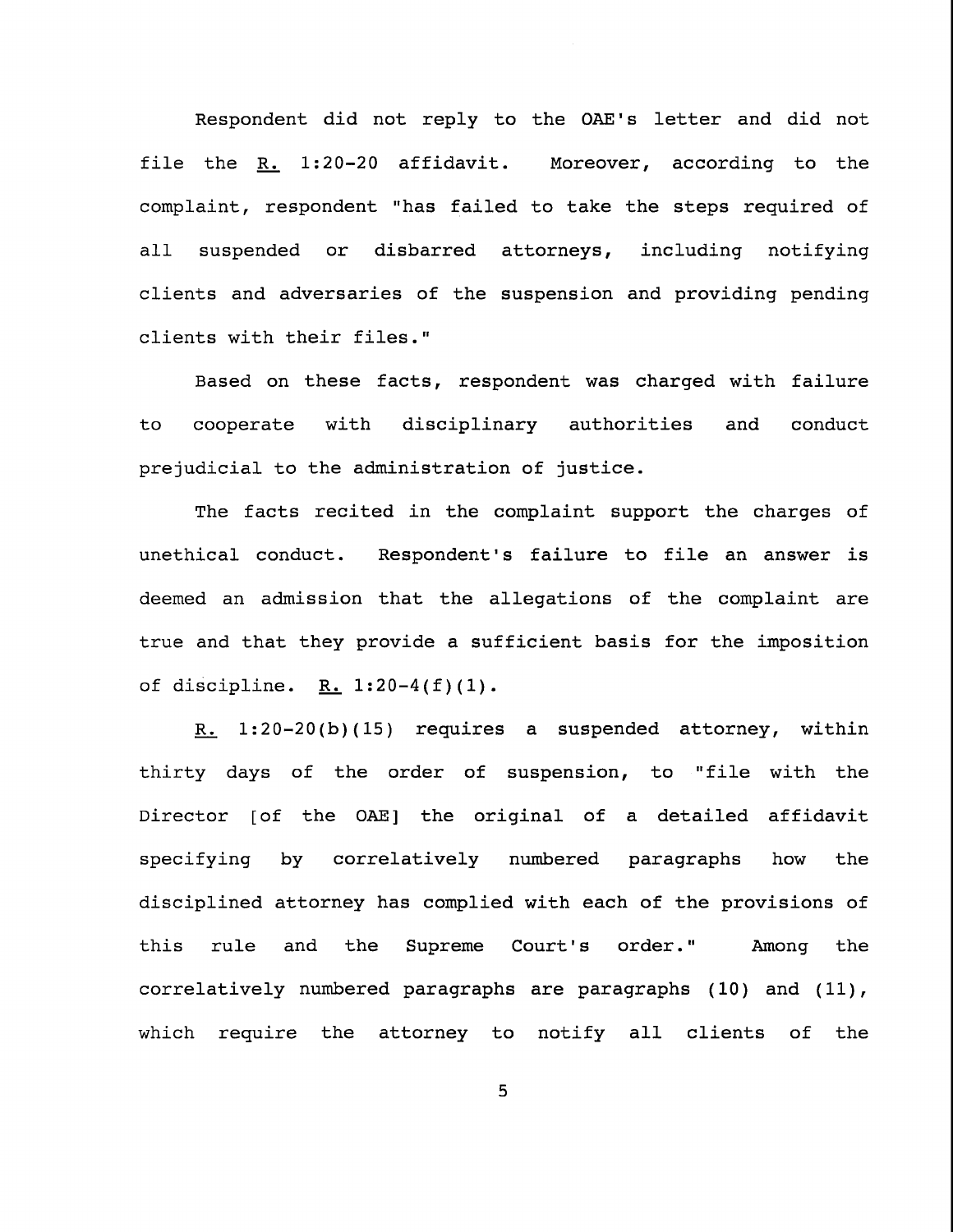suspension; in pending litigated or administrative matters, to notify all adversaries; and to return client files, if requested.

Failure to file an affidavit demonstrating compliance with R. 1:20-20 "constitute[s] a violation of RPC 8.1(b) . . . and RPC 8.4(d)." R. 1:20-20(c). The only remaining issue here is the measure of discipline.

The threshold discipline for an attorney's failure to file a R. 1:20-20 affidavit is a reprimand. In the Matter of Richard B. Girdler, DRB 03-278 (November 20, 2003) (slip op. at 6). The actual discipline imposed may be different, if the record demonstrates mitigating or aggravating circumstances. Ibid. Examples of aggravating factors include the attorney's failure to comply with the OAE's request that the affidavit be filed, the attorney's failure to answer the complaint stemming from the failure to file the affidavit, and the existence of a disciplinary history. Ibid.

In the following cases, discipline greater than a reprimand was imposed: In re Gahles, 205 N.J. 471 (2011) (censure in a default matter for attorney who did not file the required affidavit following a temporary suspension for failure to comply with a fee arbitration determination; prior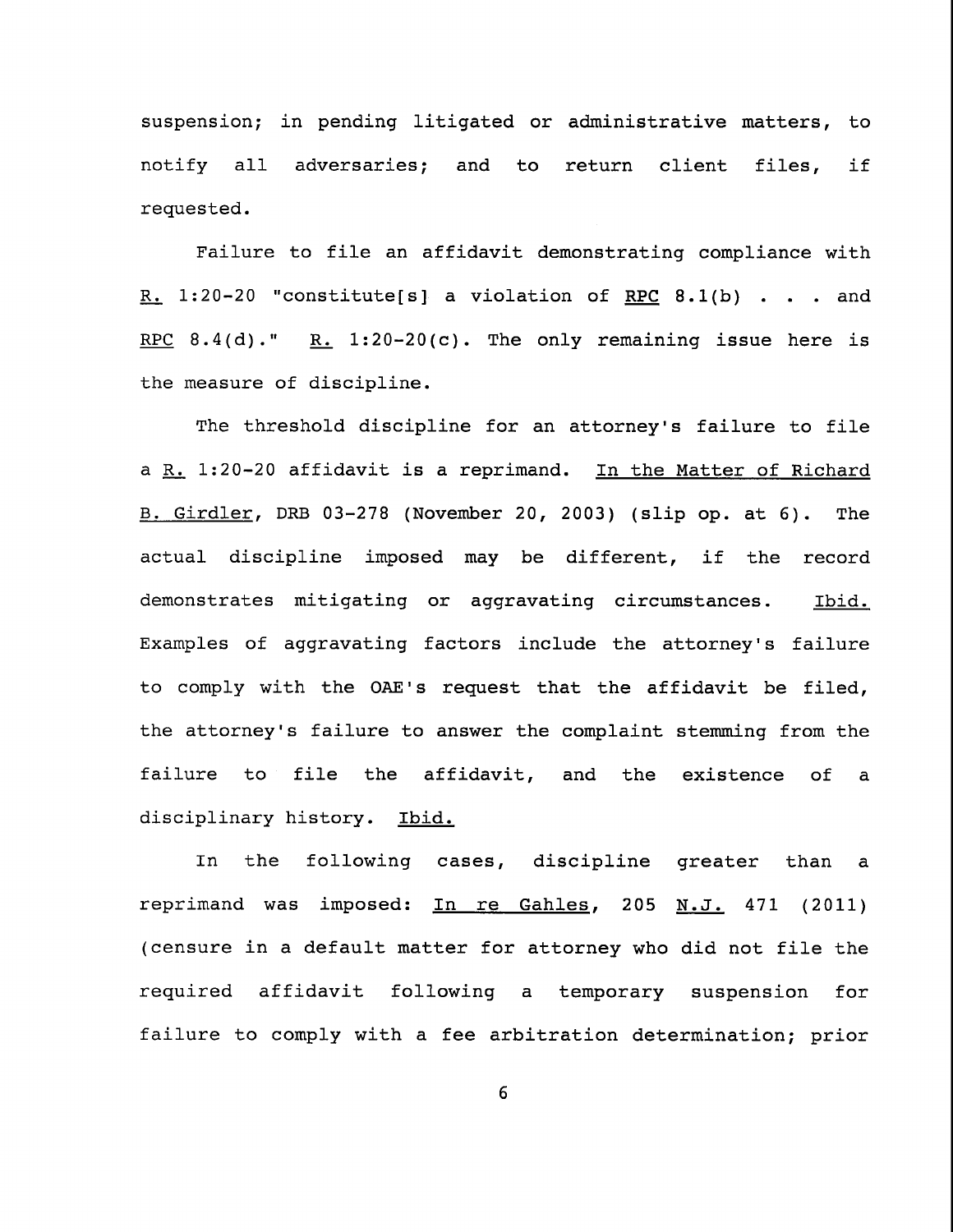reprimand and admonition); In re Garcia, 205 N.J. 314 (2011) (in a default matter, three-month suspension for attorney's failure to file affidavit in compliance with  $R_{-}$  1:20-20 and to comply with the OAE's request that she do so; prior fifteenmonth suspension); In re Berkman, 205 N.J. 313 (2011) (threemonth suspension for failure to file affidavit, following a nine-month suspension); In re Battaqlia, 182 N.J. 590 (2006) (three-month suspension imposed in a non-default matter; the suspension was made retroactive to the date that the attorney filed the affidavit of compliance; the attorney's ethics history included two concurrent three-month suspensions and a temporary suspension); In re Girdler, 179 N.J. 227 (2004) (in a default matter, three-month suspension for attorney who failed to produce the affidavit after prodding by the OAE and after agreeing to do so; the attorney's disciplinary history consisted of a public reprimand, a private reprimand, and a three-month suspension in a default matter); In re Sharma, 203 N.J. 428 (2010) (six-month suspension in a default matter; the attorney did not comply with the OAE's specific request that he file the affidavit of compliance with  $R_$ . 1:20-20; prior censure for misconduct in two default matters and a three-month suspension); In re LeBlanc, 202 N.J. 129 (2010) (six-month suspension in a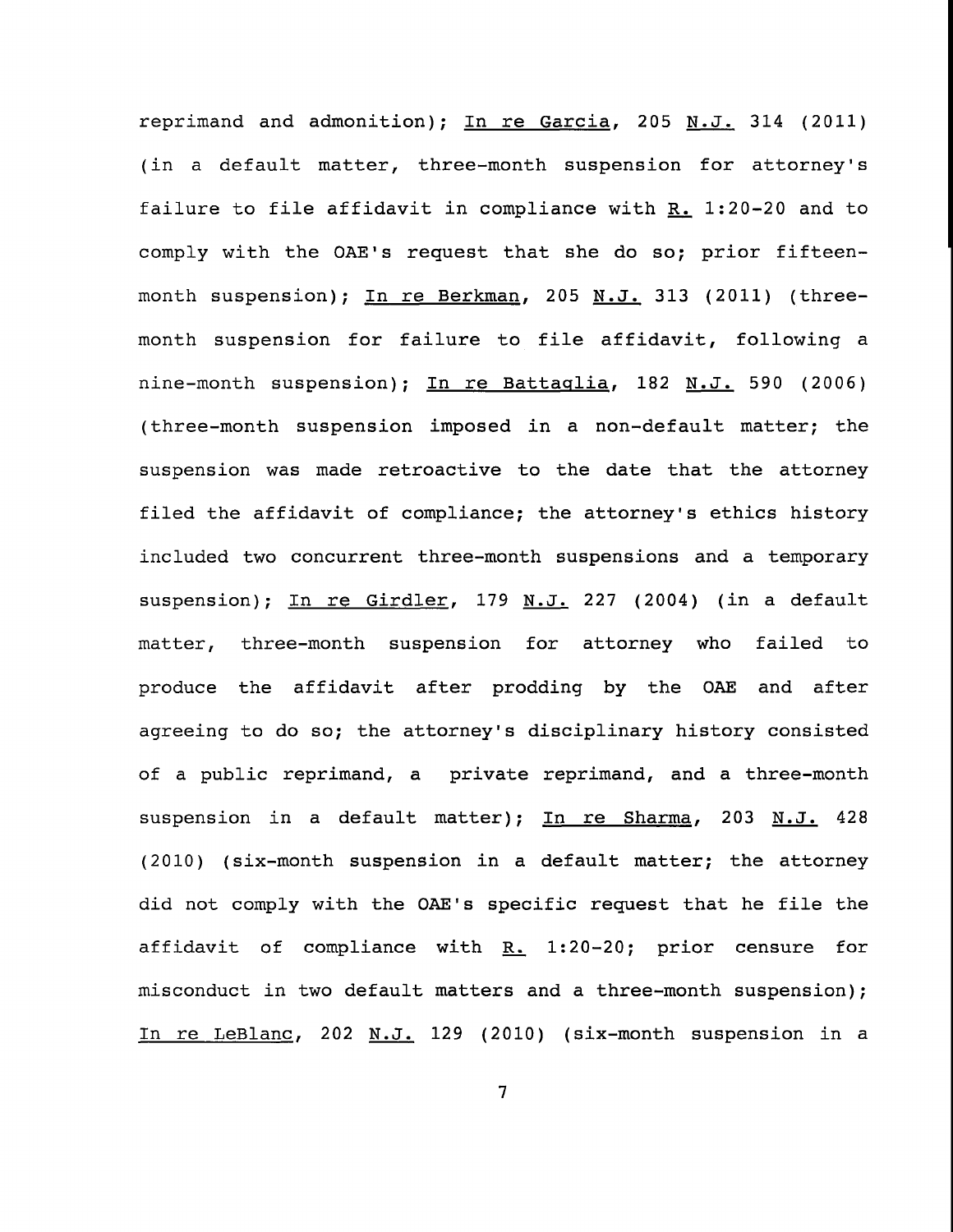default matter; the attorney's disciplinary record included a censure, a reprimand, and a three-month suspension; two of the prior disciplinary matters proceeded on a default basis); In re Horowitz, 188 N.J. 283 (2006) (six-month suspension in a default matter; attorney's ethics history consisted of a three-month suspension and a pending one-year suspension in two default matters; ultimately, the attorney was disbarred on a motion for reciprocal discipline from New York); In re Wood, 193 N.J. 487 (2008) (one-year suspension; attorney failed to file the affidavit after a three-month suspension and failed to comply with the OAE's request that he do so; the attorney had an extensive disciplinary history: an admonition, a reprimand, a censure, and a three-month suspension; two of those matters proceeded on a default basis); In re McClure, 182 N.J. 312 (2005) (one-year suspension; the attorney's disciplinary history consisted of an admonition and two concurrent six-month suspensions, one of which was a default; the attorney also failed to abide by his promise to the OAE that he would file the affidavit); In re Wargo, 196 N.J. 542 (2009) (one-year suspension for failure to file the  $R.$  1:20-20 affidavit; default case; the attorney's ethics history included a temporary suspension for failure to cooperate with the OAE, a censure, and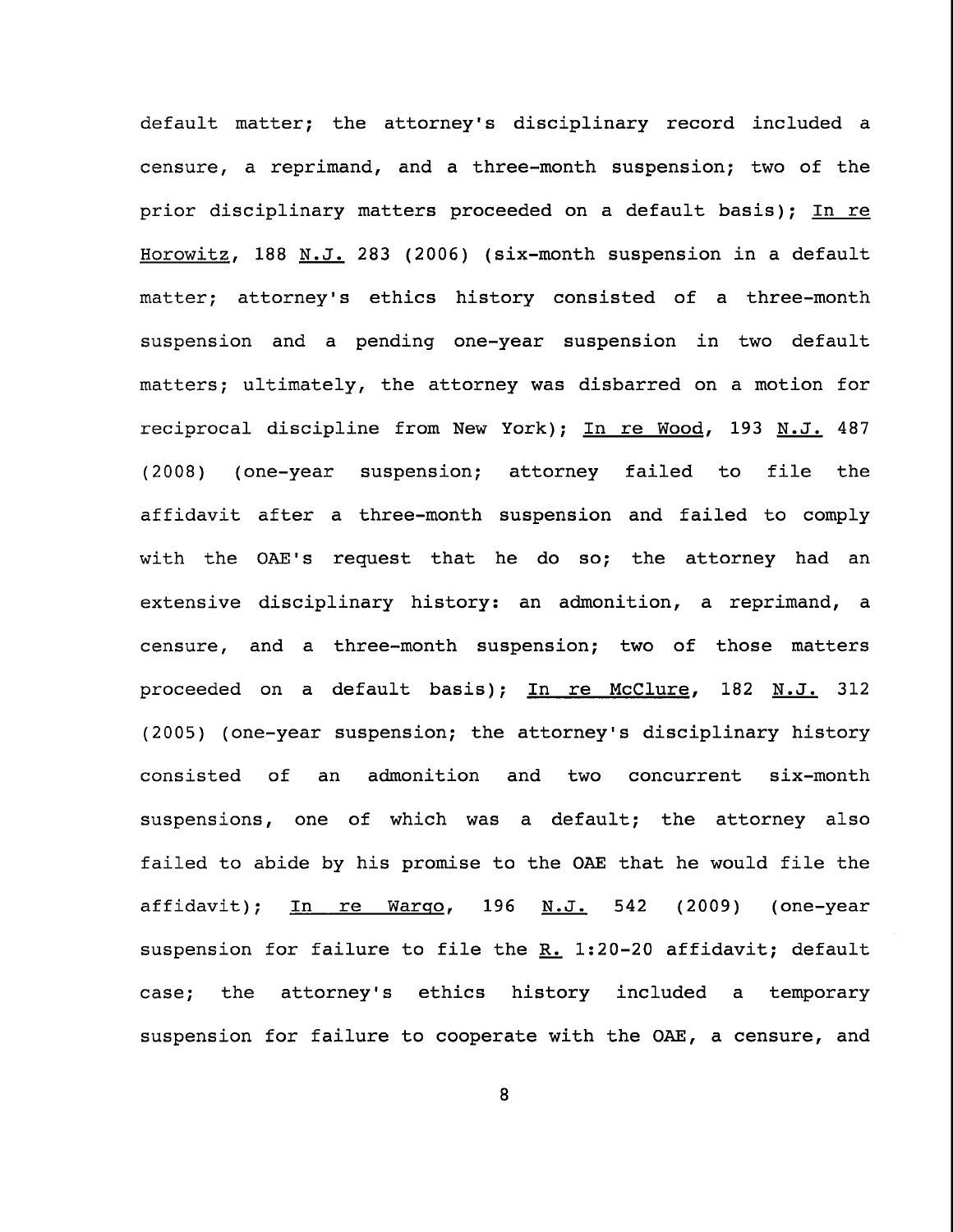a combined one-year suspension for misconduct in two separate matters; all disciplinary proceedings proceeded on a default basis); and In re Kozlowski, 192 N.J. 438 (2007) (default matter; two-year suspension for attorney who failed to comply with  $R. 1:20-20$ ; the attorney's significant disciplinary history included a private reprimand, an admonition, three reprimands, a three-month suspension, and a one-year suspension; the attorney defaulted in six disciplinary matters; the "attorney's repeated indifference toward the ethics system" was found to be "beyond forbearance"). But see In re Moore, 181 N.J. 335 (2004) (in a default matter, attorney received a reprimand for his failure to comply with  $R. 1:20-20$ ; the attorney had a prior one-year suspension; in mitigation, it was considered that attorneys who fail to comply with the rule "indirectly receive a three-month suspension because the[y] are precluded from seeking reinstatement for three months from the date that the affidavit is filed." In the Matter of Patrick J. Moore, DRB 04-169 (July 19, 2004) (slip op. at 8)).

The OAE argues that a one-year suspension is appropriate because respondent's "disciplinary history, his continuing failure to cooperate with disciplinary authorities, his failure to notify clients, the courts and adversaries of his suspension,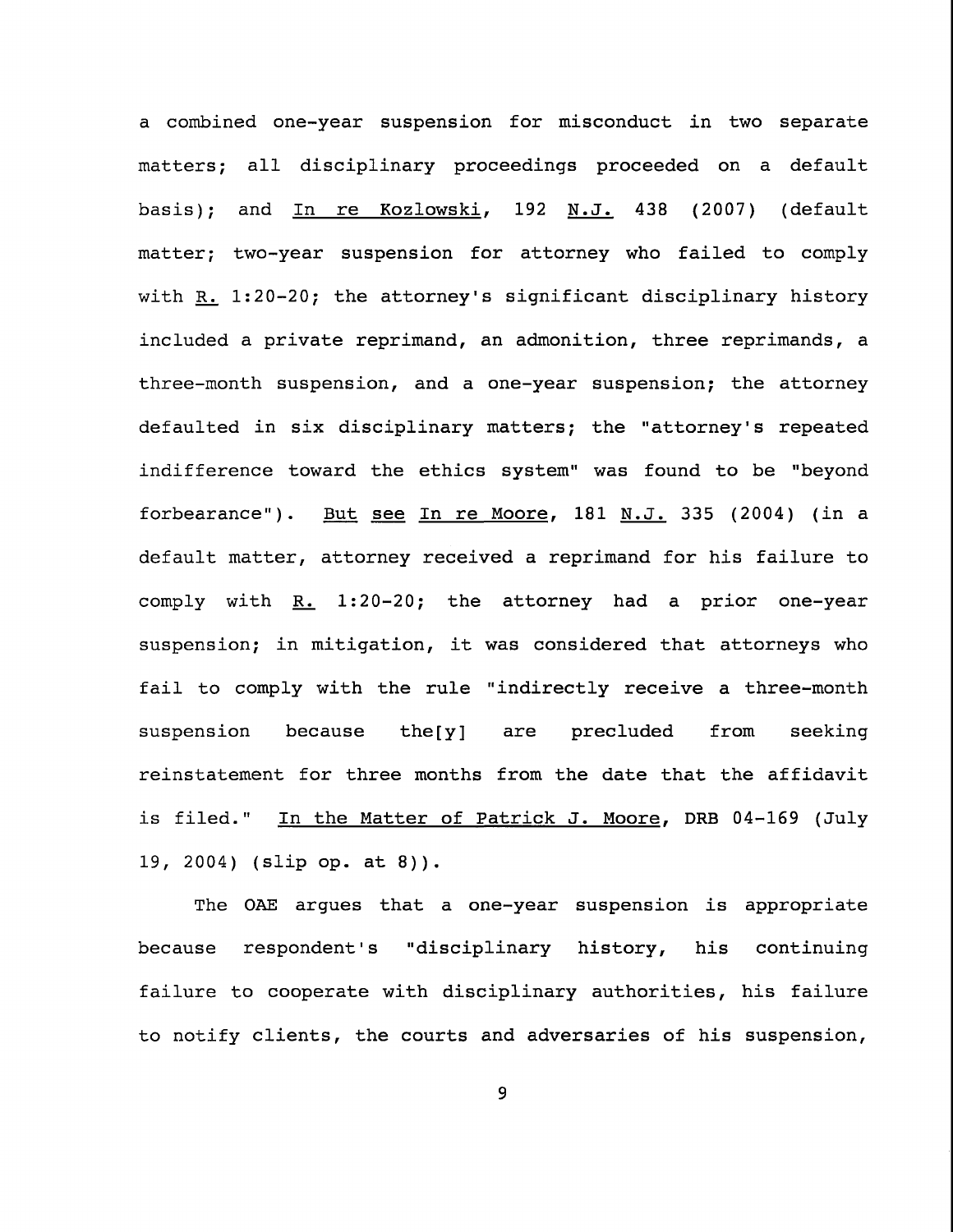and his failure to file the affidavit required by R. 1:20-20, paint a very clear picture of an attorney who continues to 'thumb his nose' at the disciplinary system." The OAE's recommended one-year suspension is based on "double counting" the facts underlying the violation as aggravating factors. Respondent's failure to cooperate with disciplinary authorities is the result of his failure to file the affidavit. His failure to notify clients, courts, and adversaries of his suspension also falls within the violation of  $R_1$  1:20-20. We cannot consider these facts in aggravation.

More appropriately, respondent's conduct is deserving of a six-month suspension. In the matters involving one-year suspensions, the attorneys' ethics histories were more serious, either in number or degree, than those of the attorneys who had received suspensions of six months. Compare In re Wood, supra, 193 N.J. 487 (four matters, ranging from an admonition to a three-month suspension; two of the previous matters were defaults); In re McClure, 182 N.J. 312 (three matters, an admonition concurrent six-month suspensions; one suspension was a default); In re Warqo, 196 N.J. 542 (censure and one-year suspension for misconduct in two matters; all matters proceeded as defaults); and In re Kozlowski, 192 N.J.

i0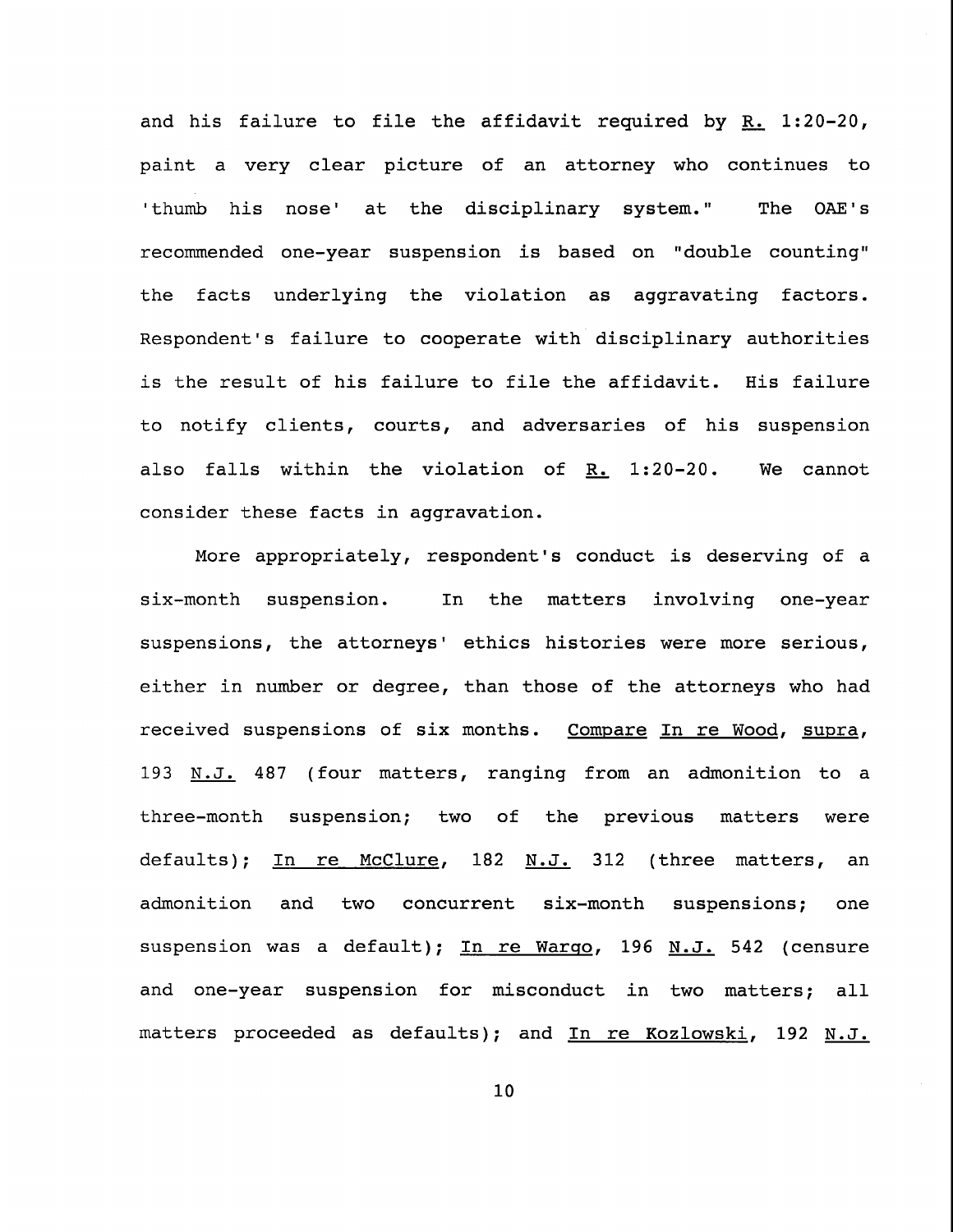438 (seven previous matters, ranging from a private reprimand to a one-year suspension; six of the matters proceeded as defaults) with In re Sharma, 203 N.J. 428 (censure for misconduct in two default matters and a three-month suspension); In re LeBlanc, 202 N.J. 129 (censure, reprimand, and a three-month suspension; two of the matters were defaults); and In re Horowitz, 188 N.J. 283 (three-month suspension and a pending one-year suspension in two defaults).

Here, respondent's history consists of a three-month and six-month suspension, one of which proceeded as a default. The three aggravating factors present in this case, namely, the default, respondent's failure to comply with the OAE's specific request that he file the affidavit of compliance, and his disciplinary history were also present in Sharma, LeBlanc, and Horowitz. Accordingly, they do not call for further enhancement of the discipline. We determine that a six-month prospective suspension is the proper degree of discipline in this case.

We further determine to require respondent to reimburse the Disciplinary Oversight Committee for administrative costs and

ii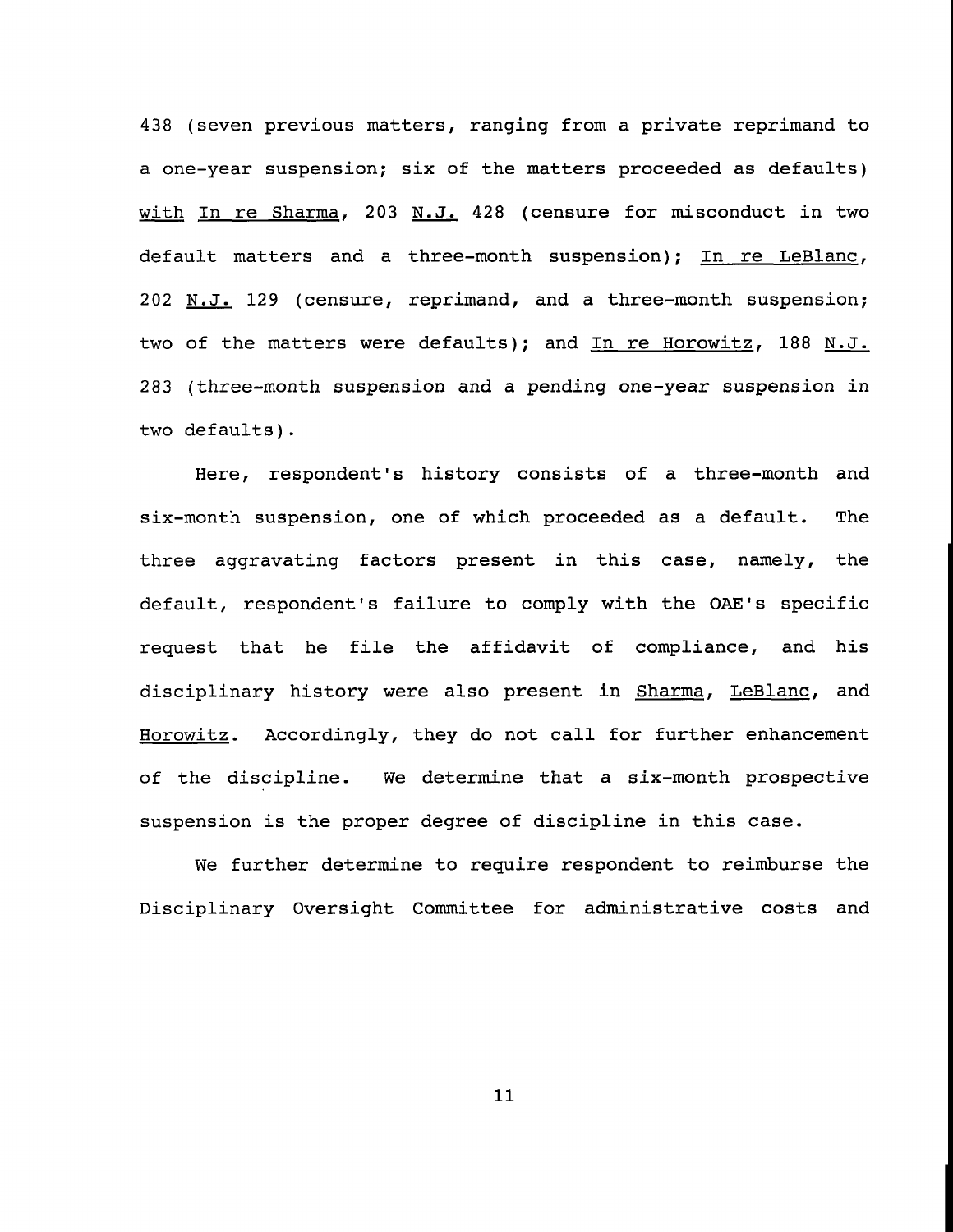actual expenses incurred in the prosecution of this matter, as provided in R. 1:20-17.

> Disciplinary Review Board Louis Pashman, Chair

 $By:$ Lieue K. Alelon

/Ju  $C\nu$ ief Counsel